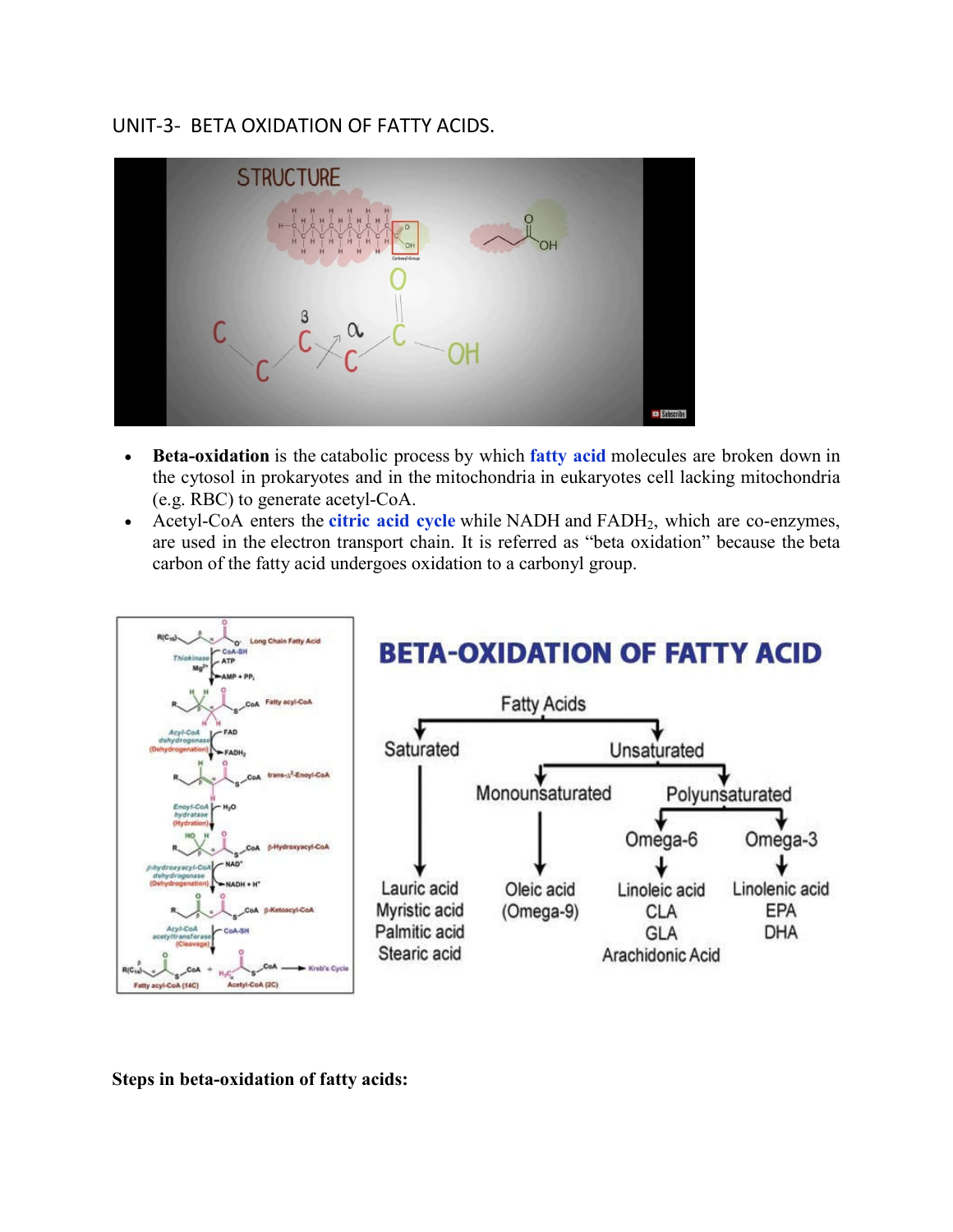- 1. Activation of Fatty acid
- 2. Transport of fatty acyl coA into mitochondria
- 3. Beta- oxidation

## **Step I: Activation of fatty acid**

- 1. Fatty acid is converted to fatty acyl CoA by thiokinase or fattyacyl CoA synthetase. This reaction occurs in cytoplasm and activated by ATP and coenzyme A, and fatty acyl-CoA is formed. Short-chain fatty acids are activated in mitochondria. The ATP is converted to AMP and pyrophosphate (PPi), which is cleaved by pyrophosphatase to two inorganic phosphates (2 Pi). Because two high-energy phosphate bonds are cleaved, the equivalent of two molecules of ATP is used for fatty acid activation.
- .

## **Step II: Transport of acetyl coA into mitochondria**

- The inner mitochondrial membrane doesn't permit fatty acids to pass through it. The activated FA enter mitochondria through carnitine shutter.
- This occurs in 4 steps:
- Fatty acyl coA is transferred to carnitine to form fatty acyl carnitine. This is catalyzed by enzyme **carnitine acyl transferase I (CAT-I)** present on outer surface of mitochondria. Then acyl carnitine enters into matrix through carnitine shutter. Fatty acyl carnitine is converted into fatty acyl CoA by an enzyme **carnitine acyl transferase** II (CAT-II) formed in inner mitochondrial membrane. The carnitine is released and return to cytosol for re-use.
- Step III: **Beta-oxidation**
- For **example; Beta-oxidation of saturated FA (palmitic acid):**
- Beta-oxidation occurs in cycle (in which all reactions involve the β-carbon of a fatty acyl-CoA) is a spiral consisting of four sequential steps, the first three of which are similar to those in the TCA cycle between succinate and oxaloacetate. These steps are repeated until all the carbons of an even-chain fatty acyl-CoA are converted to acetyl-CoA.
	- An oxidation step that produce  $FADH<sub>2</sub>$
	- A hydration step
	- A second oxidation step that produce NADH+  $H^+$
- A thiolytic cleavage that release a molecule of acetyl coA.
- FAD accepts hydrogens from a fatty acyl-CoA in the first step. A double bond is produced between the  $\alpha$ - and  $\beta$ -carbons, and an enoyl-CoA is formed. The FADH<sub>2</sub> that is produced interacts with the electron transport chain, generating ATP.
- Enzyme: **Acyl-CoA dehydrogenase** (Multiple variants of this enzyme). H<sub>2</sub>O adds across the double bond, and a β-hydroxyacyl-CoA is formed.
- Enzyme: **Enoyl-CoA hydratase.**
- β -Hydroxyacyl-CoA is oxidized by NAD+ to a β-ketoacyl-CoA. The NADH that is produced interacts with the electron transport chain, generating ATP. Enzyme: **L-3 hydroxyacyl-CoA dehydrogenase** (which is specific for the L-isomer of the βhydroxyacyl-CoA). The bond between the alpha and beta carbons of the β-ketoacyl-CoA is cleaved by a thiolase that requires coenzyme A. Acetyl-CoA is produced from the two carbons at the carboxyl end of the original fatty acyl-CoA, and the remaining carbons form a fatty acyl-CoA that is two carbons shorter than the original.
- Enzyme: **β -ketothiolase**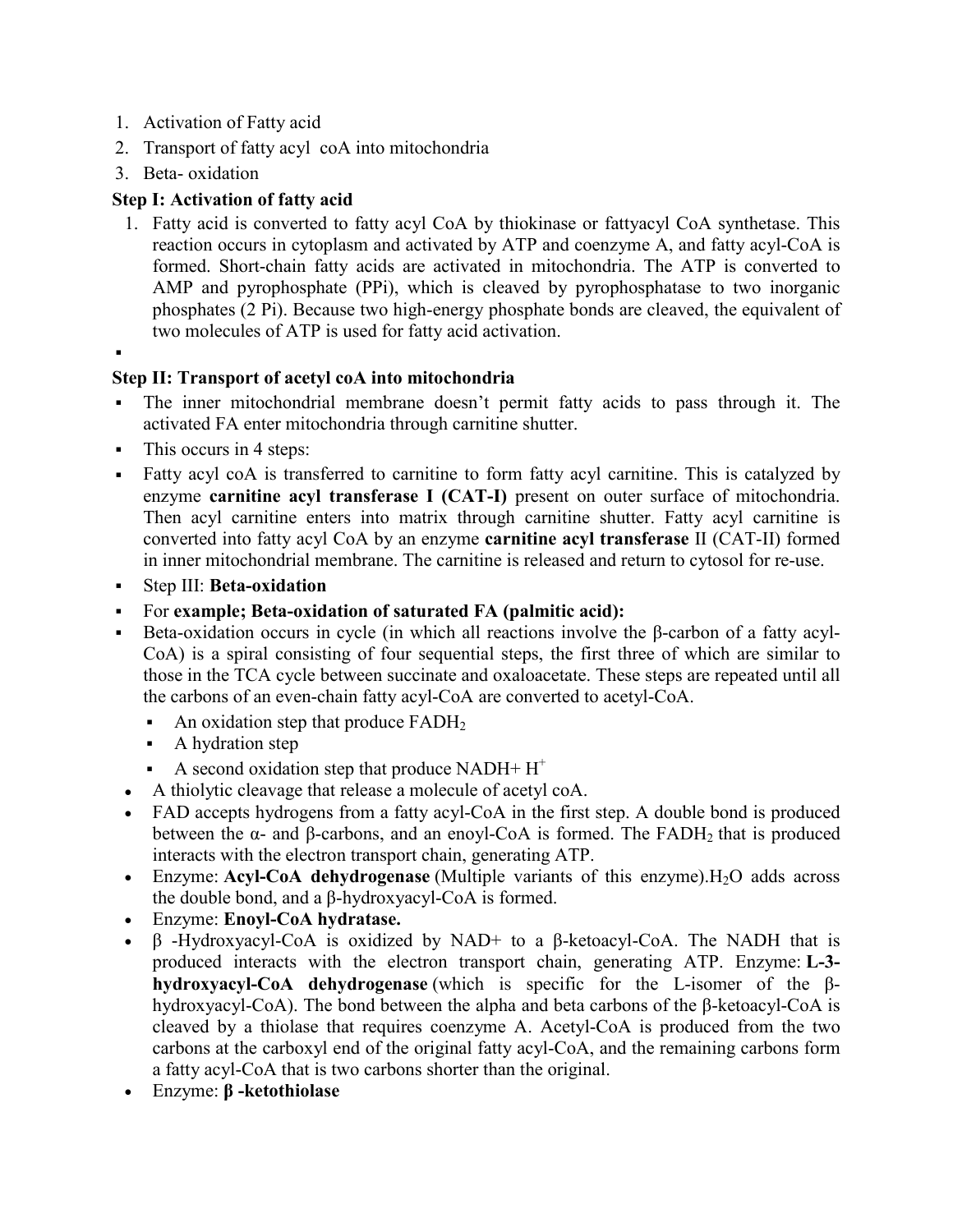The shortened fatty acyl-CoA repeats these four steps. Repetitions continue until all the carbons of the original fatty acyl-CoA are converted to acetyl-CoA.

## **The fourth step of beta-oxidation repeated for (n/2-1) times where n=no. of carbon atoms.**

- For e.g. Palmitic acid consists of  $(16/2-1) = 7$  beta-oxidation cycle.
- Each beta-oxidation cycle produces 1 FADH<sub>2</sub>, 1 NADHA + H<sup>+</sup> and 1 acetyl CoA.
- Total (for palmitoyl CoA):
	- $\blacksquare$  FADH<sub>2</sub> -7
	- $\blacksquare$  NADH<sub>2</sub> 7
	- Acetyl CoA  $-8$
- Total of 7 FADH<sub>2</sub>, 7NADH+  $H^+$  and 8 acetyl CoA are generated from production of palmitic acid.
- Acetyl CoA enter into TCA and each acetyl CoA release 12 ATP.
- Similarly,  $FADH<sub>2</sub>$  and NADH+H<sup>+</sup> enter ETS cycle to generate 2ATP and 3ATP respectively.
- Therefore,
	- $8 \text{ acetyl CoA} = 8 \text{X} 12 = 96$
	- $\blacksquare$  7 FADH<sub>2</sub> = 7X2 = 14
	- $7 \text{ NADH}_2 + \text{H}^+ = 7 \text{X} 3 = 21$
	- $\blacksquare$  Total————————131 ATP
- Net ATP gain is  $129$  (131-2).
- This is because 2ATP are utilized during conversion of fatty acid (palmitic acid) into fatty acyl CoA (palmitoyl CoA).